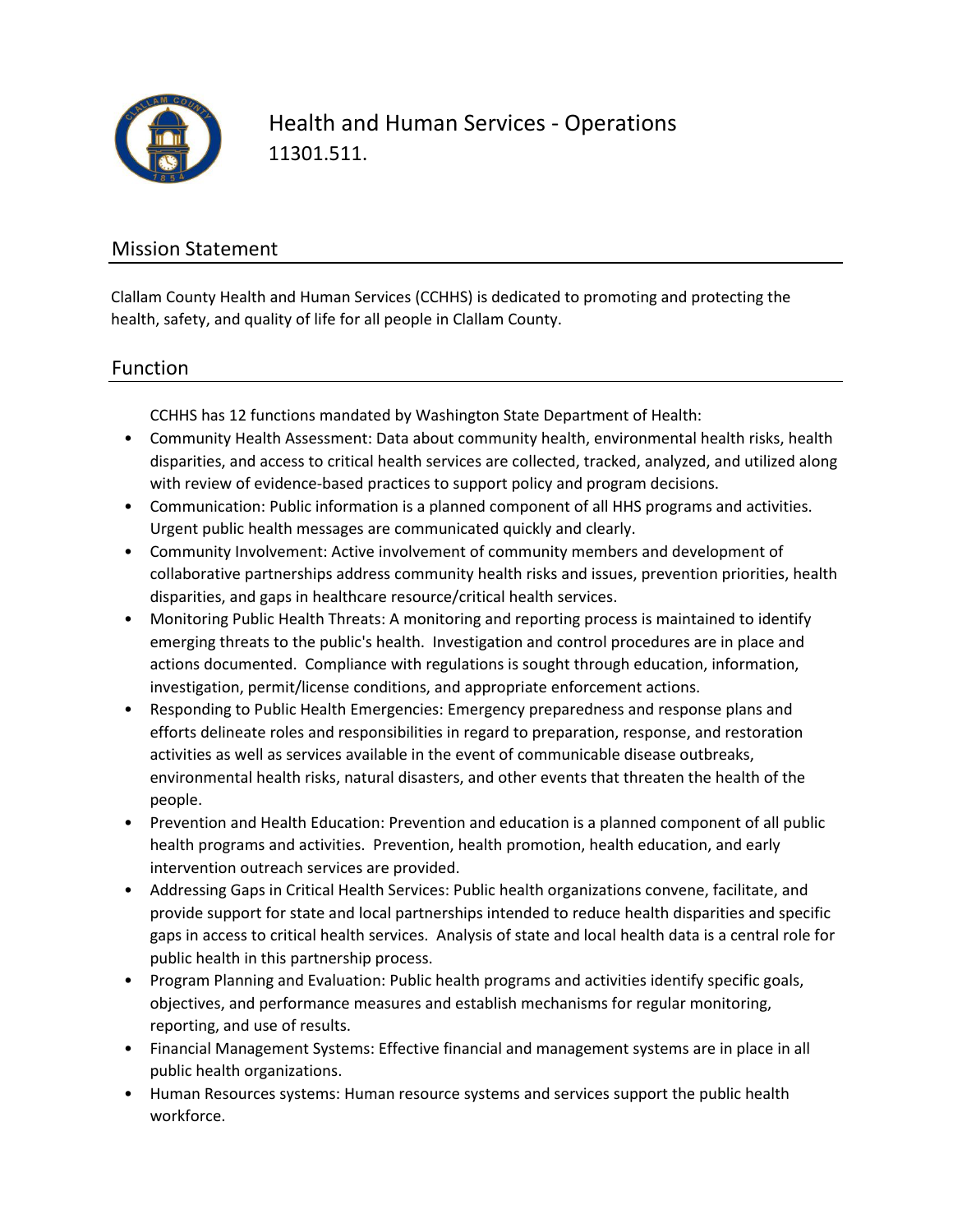- Information Systems: Information systems support the public health mission and staff by providing infrastructure for data collection, analysis, and rapid communication.
- Leadership and Governance: Leadership and governance bodies set organizational policies and direction and assure accountability.

#### Goals

- 1. Assure essential health and human services are available to the community whether through HHS or community partners.
- 2. Continue to participate in community collaborative efforts for access to critical health care and human services.
- 3. Continue to work closely with Jefferson and Kitsap Counties (Region 2 ) Public Health Emergency Preparedness and Response programs to improve local health's capacity to respond to public health emergencies.
- 4. Continue quality management leadership team and evaluate programs as per priorities.

### Workload Indicators

|                                                       | 2011 Actual | 2012 Actual | 6/30/13 Actual |
|-------------------------------------------------------|-------------|-------------|----------------|
| WIC - number of individual clients enrolled           | 2,533       | 2,421       | 1,957          |
| WIC - number of client visits                         | 15,231      | 16,495      | 8,282          |
| Number of visits to Children with Special Health Care |             |             |                |
| Needs                                                 | 147         | 85          | 43             |
| Syringe Exchange - number of syringes exchanged       | 115,933     | 127,594     | 96,690         |
| Immunizations - total number given                    | 3,136       | 2,207       | 677            |
| Sexually Transmitted Disease - number of cases        |             |             |                |
| reported                                              | 195         | 191         | 105            |

### Grant Funding Sources

- 1. Department of Health (State)
- 2. Department of Agriculture (Federal)
- 3. Department of Health and Human Services (Federal)

#### Revenues

|                                | 2011 Actual | 2012 Actual | $6/30/13$ Actual | 2014 Budget |
|--------------------------------|-------------|-------------|------------------|-------------|
| Beginning Fund Balance         | 728,738     | 826,463     | 924,125          | 409,125     |
| <b>Taxes</b>                   | 1,071       | 1,024       | 648              |             |
| Licenses and Permits           |             |             |                  |             |
| Intergovernmental Revenues     | 1,031,601   | 879,933     | 475,722          | 848,664     |
| Charges for Goods and Services | 210,782     | 194,313     | 55,357           | 186,220     |
| Fines and Forfeits             |             |             |                  |             |
| Miscellaneous Revenues         | 2,488       | 288         | 116              | 1,001       |
| <b>Other Financing Sources</b> |             |             |                  |             |